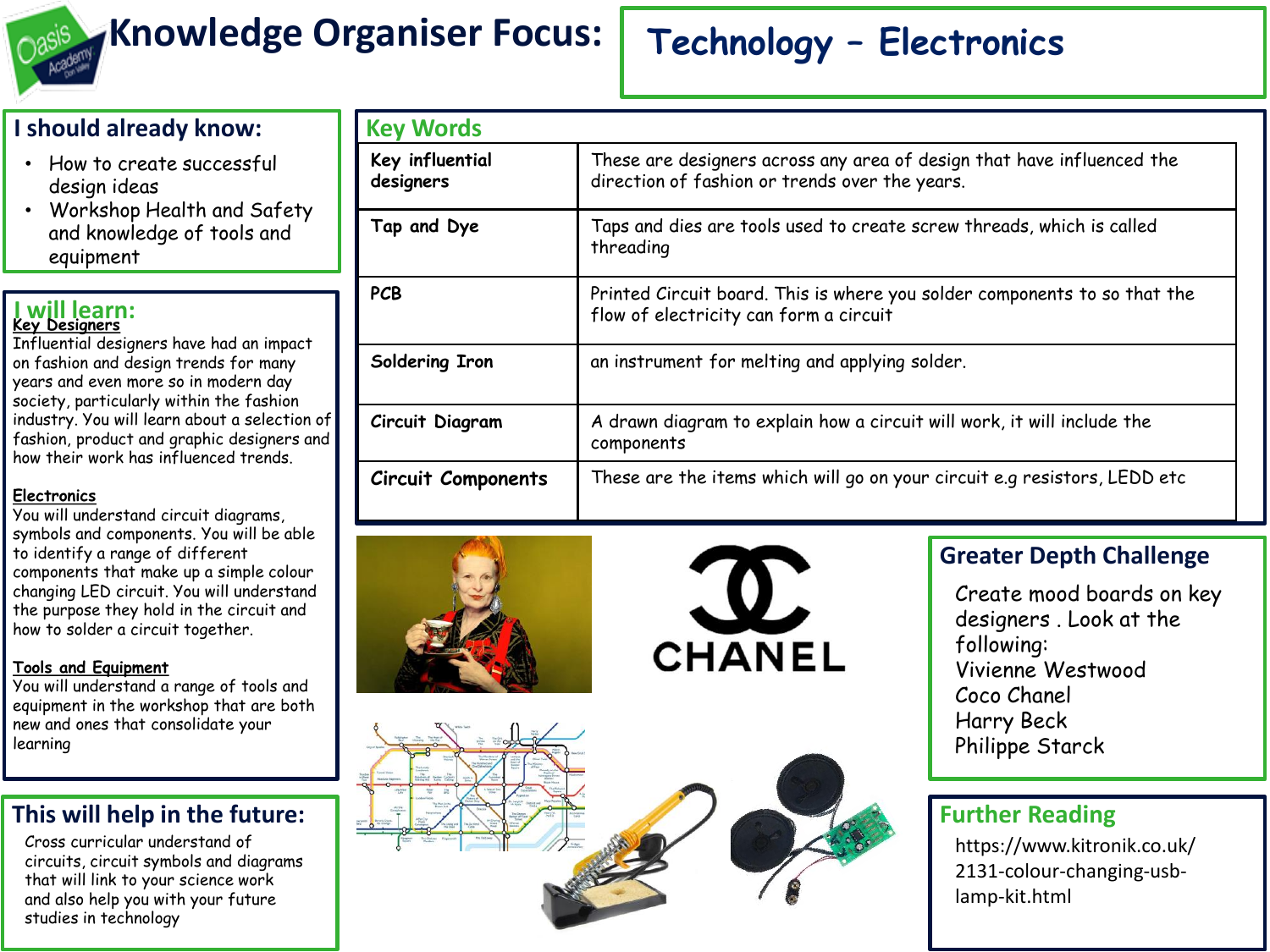

# **Knowledge Organiser: Y9 Technology Electronics**



Harry Beck – The Tube Map Designed by Beck in 1933 and still used to this day because of its easy to read layout.



Task:

Look at the tube map and explain how and why it is easy to follow even if you were a visitor to London for the first time.



# **Soldering**

Soldering is how we attach the components to the circuit to allow the flow of electricity. You are creating a joint. The diagram shows the right and wrong way of creating this joint. If the solder does not connect correctly the joint will be 'dry' which means it is not connected correctly and so electronic current cannot flow through.